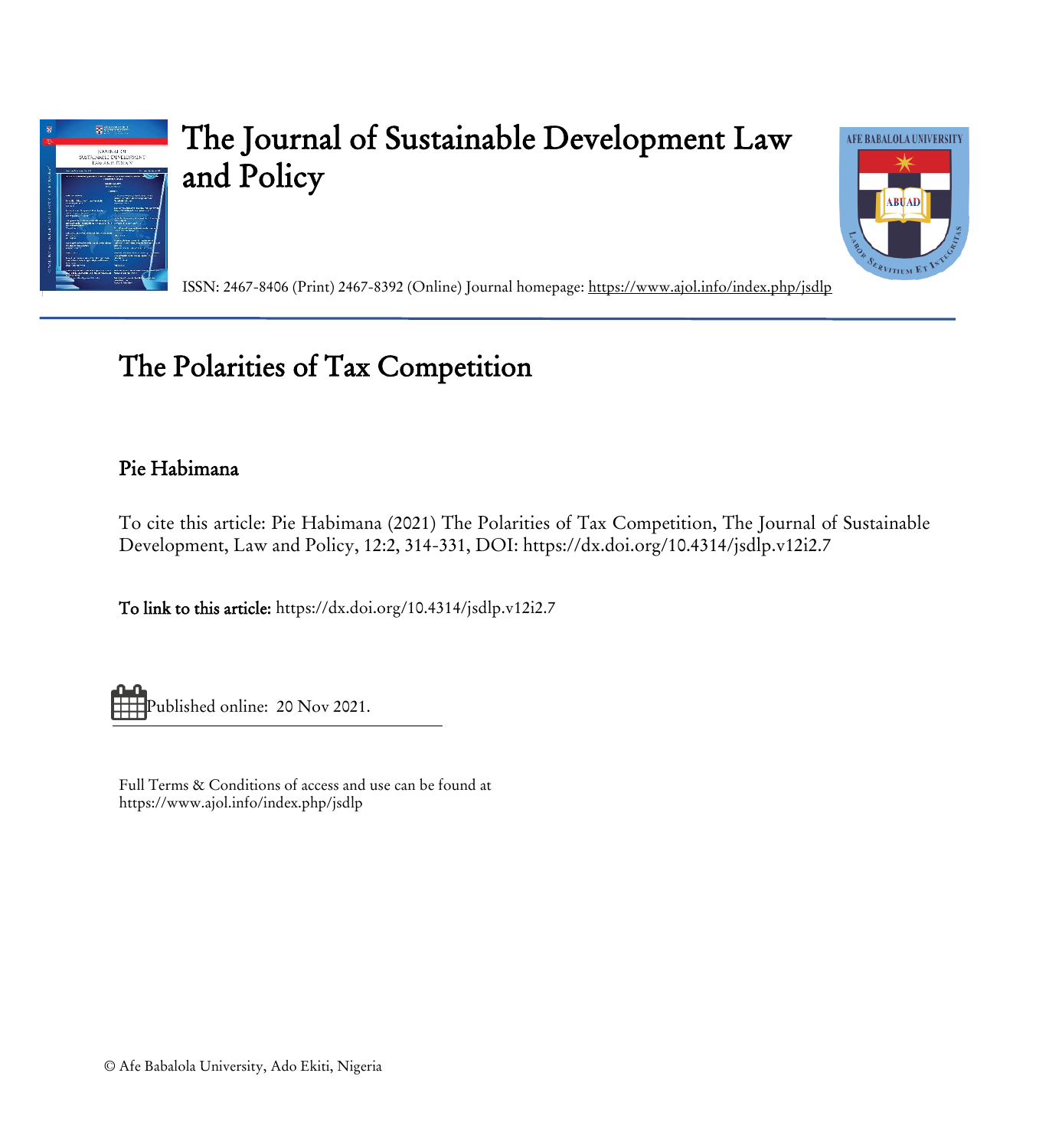

## The Polarities of Tax Competition

Pie Habimana is a Lecturer at the University of Rwanda, School of Law. Senior Partner in Amilex Chambers. Vice-President East Africa Law Society, Ph.D candidate in International Tax Law at Leiden University, Netherlands. Email: pihabimana@gmail.com. Tel: +250788303082.

(Received 31 January 2021; *fi*nal version received 30 June <sup>2021</sup>)

Tax competition is a topic that is often discussed in the forums of international tax lawyers. Not only lawyers but also economists, politicians, and other scientists discuss tax competition topics. One of the elements that characterize such discussions is the polarity of the key aspects of tax competition. Such polarities are the focus of this article, which pulls together disparate discussions on tax competition polarities. This article adds to the existing knowledge some key elements to consider while studying this field. In that context, this article claims that the study of tax competition should not be done in a one-way approach, rather in a two-way approach.

Key words: tax, competition, polarity, harmful

#### <span id="page-1-0"></span>**1.** INTRODUCTION

From the near past and continuing nowadays, tax competition is among the hot topics of discussions in international tax law.<sup>1</sup> Considering the countries' motives to engage in tax competition and tax competition effects, there is no expectation that these discussions shall end soon. This scepticism is more supported by several challenging themes on tax competition whose solutions are not yet found today.

For instance, so far there is no clear definition of harmful tax practices. More than that, instead of engineering a clear definition of harmful tax practices, the pioneering

<sup>&</sup>lt;sup>1</sup> OECD, Countering Harmful Tax Practices More Effectively Taking into Account Transparency and Substance: Action 5: 2015 Final Report (OECD /G20 Base Erosion and Profit Shifting Project, Paris: OECD Publishing, 2015) p. 3; H Gribnau, 'The Integrity of the Tax System after BEPS: A Shared Responsibility' (2017) ELR 1, p. 12.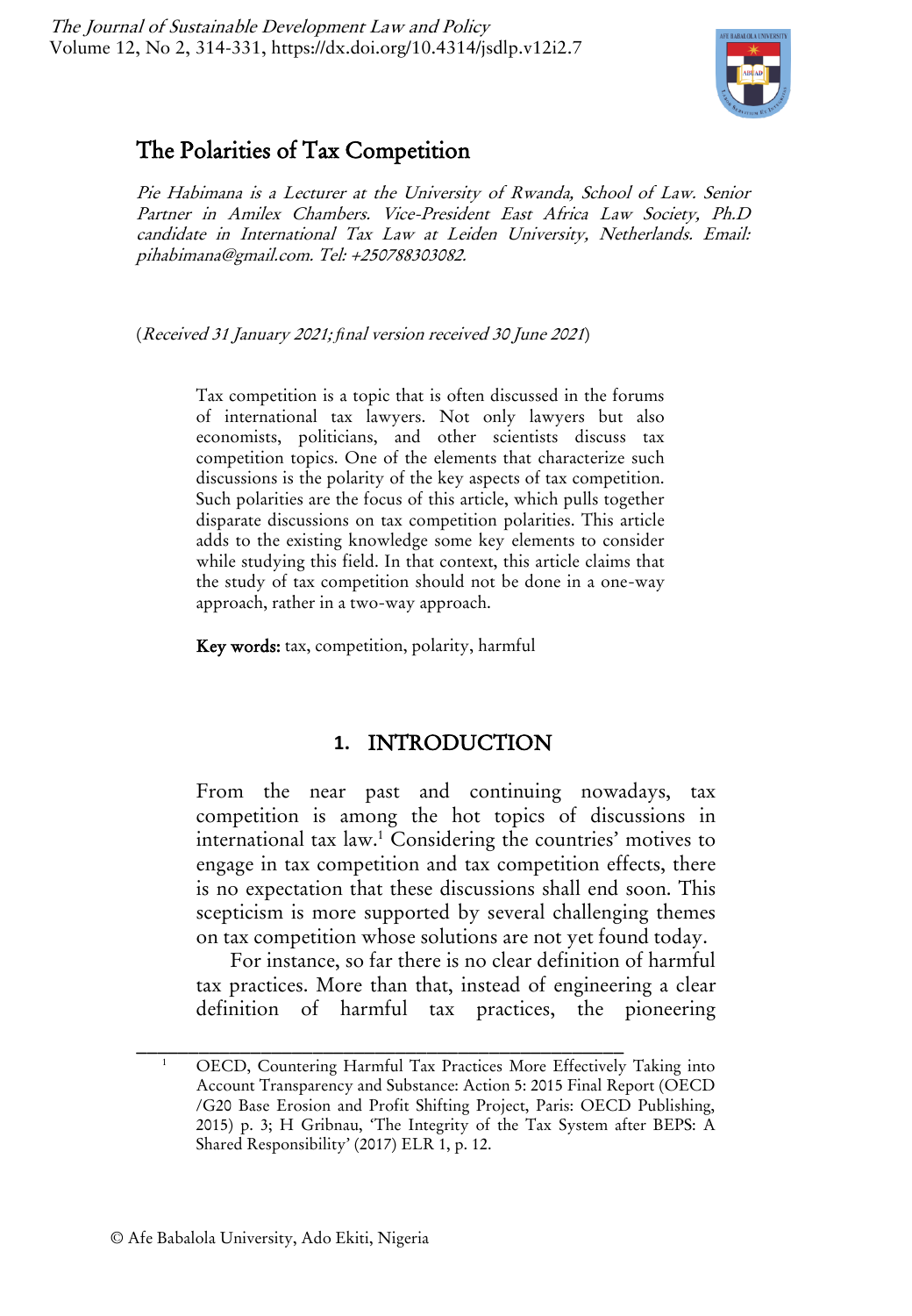institutions in curtailing that practice such as the European Union (EU) and the Organisation for Economic Cooperation and Development (OECD) elaborated on the components of harmful tax practices and the criteria to base on when determining whether or not a regime is harmful. It is unfortunate that those qualifying criteria are also subject of controversies.

<span id="page-2-0"></span>As a result, as of now, there is so far no clearly established borderline demarcating unfair tax competition from fair tax competition. Countries and international organisations have also failed to reach a settlement on the definition of harmful tax competition nor on when the harmfulness begins.<sup>2</sup> There is also no clear distinction between permissible practices versus impermissible practices. A variety of competing theories also exist in the field of tax competition, which fuels again the field's discussions. This article is a theoretical inquiry of these polarities. Doing so, the end aim is not to show the existing polarities of tax competition. It is rather to investigate such polarities to show the approach that should be undertaken while studying the field of tax competition.

Recognised as the most dominant legal method in the legal world of research,<sup>3</sup> the legal doctrinal approach was mainly used to produce this article. It has been desk-research, or library-based, and consisted of rigorous analysis and creative synthesis and connections between disparate relevant literature such as legal texts and scholarly publications.

This article is structured into eight sections, this introduction being the first. Considering the subject of this article, the polarities are presented in six sections as follows: Section two deals with the polar distinction between tax competition definitions versus tax competition components. Section three is devoted to the permissible versus an impermissible factor of tax competition, while section four focuses on fair versus unfair tax competition polarity. Section five looks at the leviathan versus race to the bottom theories of tax competition. Section six reflects on the principles of tax

\_\_\_\_\_\_\_\_\_\_\_\_\_\_\_\_\_\_\_\_\_\_\_\_\_\_\_\_\_\_\_\_\_\_\_\_\_\_\_\_\_\_\_\_\_\_\_ <sup>2</sup> L V Faulhaber, 'The Trouble with Tax Competition: From Practice to Theory' (2018) Tax Law Review 71(311) p. 312.

<sup>3</sup> T Hutchinson, 'The Doctrinal Method: Incorporating Interdisciplinary Methods in Reforming the Law' (2015) European Law Review 3, p. 131.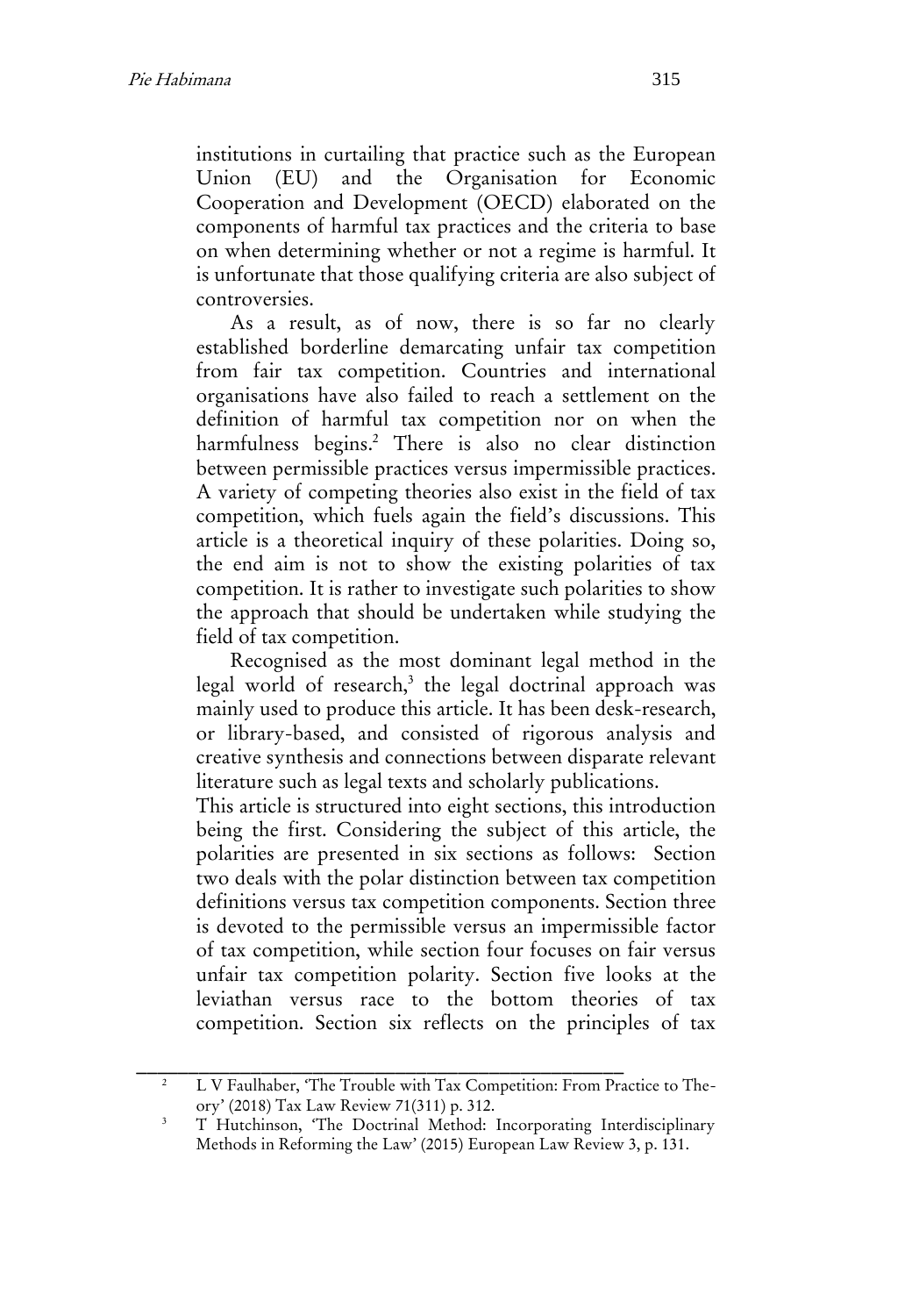competition versus tax competition practices, while section seven looks at the distinction between harmless tax competition versus harmful tax competition. The discussions in this article supplement the world's knowledge in terms of tax competition and contribute to the discussions that are continuously and globally engaged around tax competition. This article also sheds the light on the approach that should be undertaken when studying tax competition. Section 8 is the concluding section.

#### **2.** HARMFUL TAX COMPETITION: DEFINITIONS VERSUS **COMPONENTS**

Without undermining a variety of initiatives dealing with tax competition, this area is mainly characterised by a paucity of definitions of the key concepts underlying it. For example, so far there is no accepted definition of harmful tax competition.<sup>4</sup> The same is the case of the concepts of harmful tax practices, tax havens, harmful preferential tax regimes, which so far have not yet got consistent definitions. The key institutions that are generally considered as the pioneers of regulating tax competition also expressed low interest in defining such concepts. That is the case of the OECD, whose 1998 report on harmful tax practices failed to provide exact definitions<sup>5</sup> and frankly admitted the absence of exact technical meaning of harmful tax competition.<sup>6</sup> As a remedy, the OECD focused on providing details of harmful tax practices aspects without providing proper and consistent technical definitions, which pushed scholars to criticise that approach as constituting a case of 'confusion and puzzle'.<sup>7</sup>

<span id="page-3-1"></span><span id="page-3-0"></span><sup>4</sup> Faulhaber (n [2](#page-2-0)) p. 312 and 314.

<sup>5</sup> G M Melo, 'Taxation in the Global Arena: Preventing the Erosion of National Tax Bases or Impinging on Territorial Sovereignty (A Critique of the OECD'S Report: Harmful Tax Competition: An Emerging Global Issue)' (2000) Pace International Law Review 12(183) p. 186 and 197.

<sup>6</sup> OECD, Harmful Tax Competition: An Emerging Global Issue (Paris: OE-CD publications, 1998) p. 20.

<sup>7</sup> C Pinto, 'Tax Competition and EU Law' (Doctoral Thesis, University of Amsterdam, 2002) p. 217.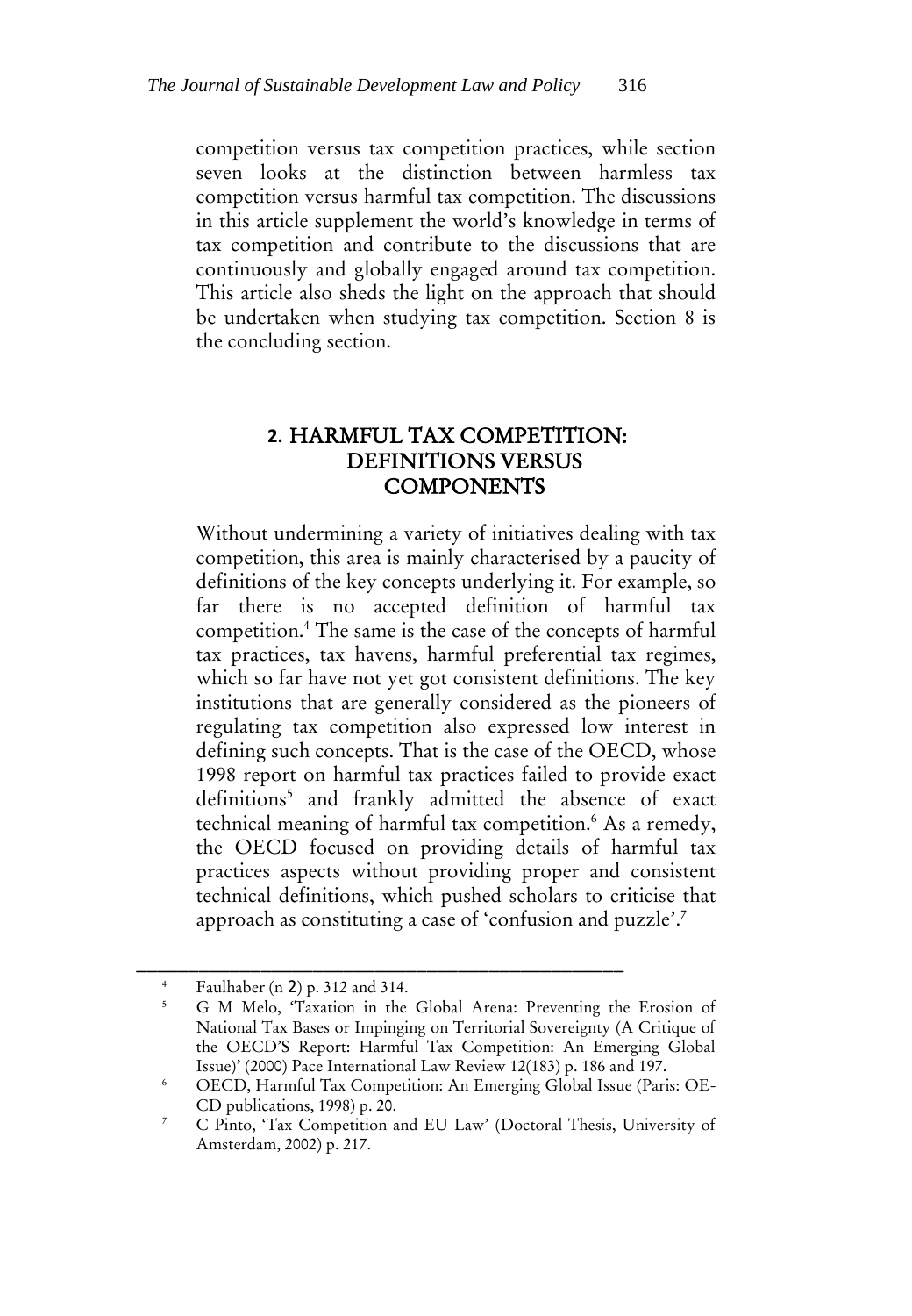Opposite to the paucity of definitions, the efforts have been concentrated on the components. According to the OECD, harmful tax practices expand on two close but separate related phenomena namely tax havens and harmful preferential tax regimes. A combination of both two phenomena makes up harmful tax practices.<sup>8</sup> The two are very close to an extent that they both share two out of their four main key indicators, namely lack of transparency and lack of effective exchange of information. More than that, tax havens and preferential tax regimes both have common aspects of facilitating tax minimisation in one way or another.

However, the two are also distinct. The main difference between tax havens and harmful preferential tax regimes is elaborated on as follows:

Tax havens have no interest in preventing the race to the bottom whereas countries with harmful preferential regimes may have an interest in eliminating harmful tax competition on condition that other countries do the same.<sup>9</sup>

Another difference between the two is the fact that tax haven refers to a jurisdiction while preferential tax regime refers to a system. Even so, both phenomena are internationally not accepted. In this regard, the question remains: what is permitted and what is not permitted? This makes the subject of the next section.

#### **3.** PERMISSIBLE VERSUS IMPERMISSIBLE FACTOR

In the practice of tax competition, some behaviours are permitted while others are not. In a general consideration, harmful tax practices are not accepted and are generally discouraged. Opposed to that, tax competition per se is generally perceived as not problematic and is even encouraged. As a matter of exemplification, the Explanatory Memorandum to the 2011 Consolidated Common Corporate

OECD 1998 Report (n [6](#page-3-0)) p. 8.

<sup>9</sup> B J Arnold & M J McIntyre, International Tax Primer (2nd ed., Wolters Klu-wer, 2002) p. 139 and 141.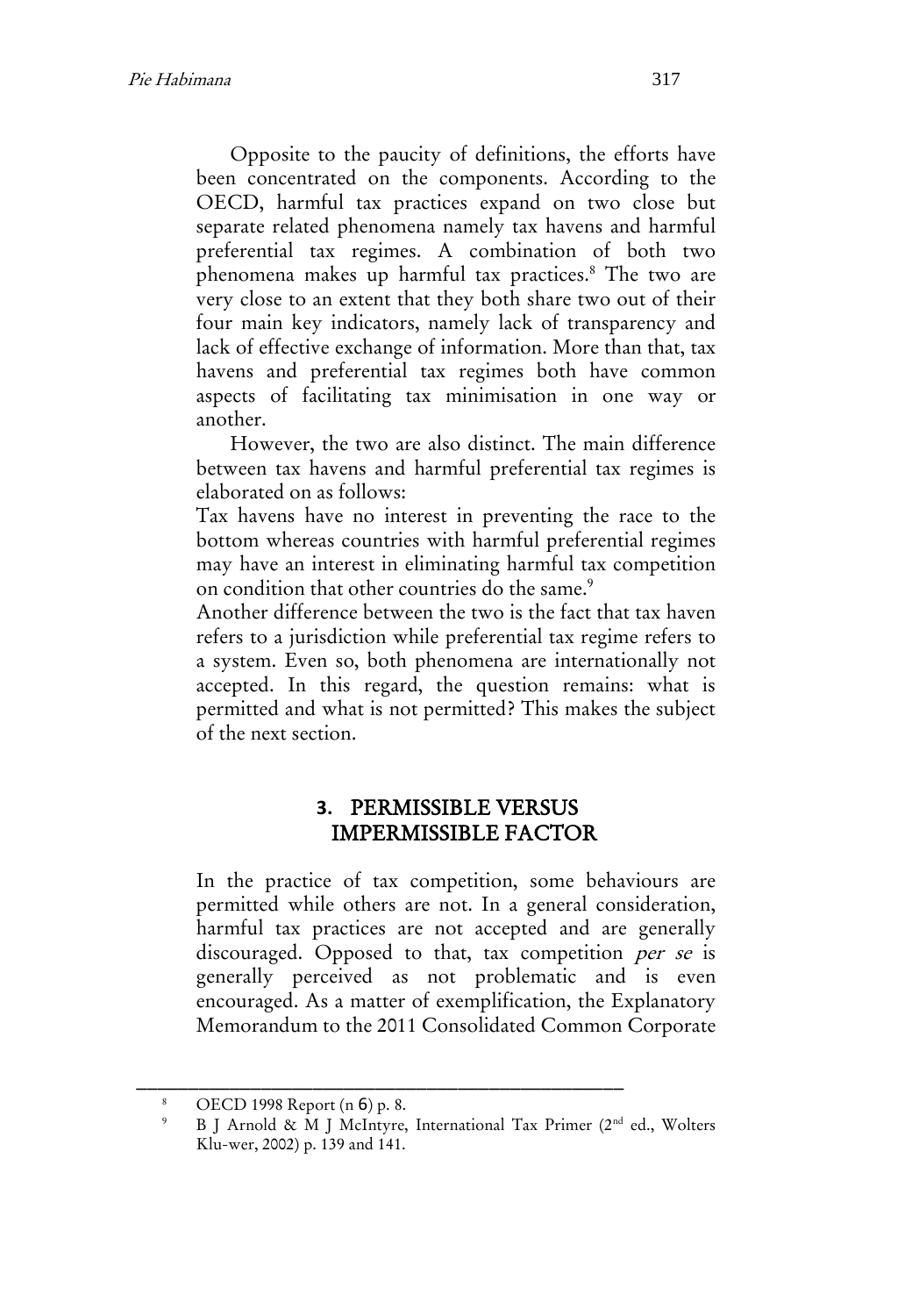Tax Base (CCCTB) Proposal of the European Commission states that:

Fair tax competition on tax rates is to be encouraged. Differences in rates allow a certain degree of tax competition to be maintained in the internal market and fair tax competition based on rates offers more transparency and allows the Member States to consider both their market competitiveness and budgetary needs in fixing their tax rates.<sup>10</sup>

<span id="page-5-0"></span>Member States' fiscal sovereignty is also recognised under the EU law, which, as a matter of principle, sets tax competition as a norm.<sup>11</sup> Scholars also recognise some of the tax competition benefits such as restraining appetite for higher taxes, preventing tax cartels, promoting investment and economic growth, spurring productivity and innovation, pressuring States to become more efficient on how they raise and spend taxes.<sup>12</sup> Furthermore, it is an indisputable fact that tax competition can be good and desirable as it can be bad or harmful.<sup>13</sup> As enshrined in the preamble of the EU Council on the Code of Conduct for Business Taxation, the EU Council and Governments representatives have acknowledged 'the positive effects of fair competition' whilst noting that tax competition may lead to harmful effects.<sup>14</sup>

<span id="page-5-1"></span>In the above consideration, it becomes undisputable that not all tax competitions are equally harmful<sup>15</sup> and tax competition may be beneficial, therefore promotable as it can be harmful, therefore curtailable.<sup>16</sup> Tax competition benefits

<sup>10</sup> European Commission, Explanatory Memorandum to a Proposal for a Council Directive on a Common Consolidated Corporate Tax Base (CCCTB), Brussels, COM(2011) 121/4 2011/0058 (CNS) {SEC(2011) 315} {SEC(2011) 316} p. 4.

<sup>11</sup> Pinto (n [7](#page-3-1)) p. 52, 78, 300 and 302.

<sup>&</sup>lt;sup>12</sup> P Lampreave, 'Fiscal Competitiveness versus Harmful Tax Competition in the European Union' (2011) Bulletin of International Taxation 65(6) p. 5.

 $13$  Pinto (n [7](#page-3-1)) p. 1.

<sup>14</sup> EU Code of Conduct 1997: Conclusions of the ECOFIN Council meeting of 1st December 1997 concerning taxation policy DOC 98/C2/01, Official Journal of the European Communities, (6.1.98) C 2/3.

<sup>15</sup> R S Avi-Yonah, 'Globalization, Tax Competition, and the Fiscal Crisis of the Welfare State' (2000) Harvard Law Review 113(7) p. 1610.

<sup>16</sup> Pinto (n [7](#page-3-1)) p. 297.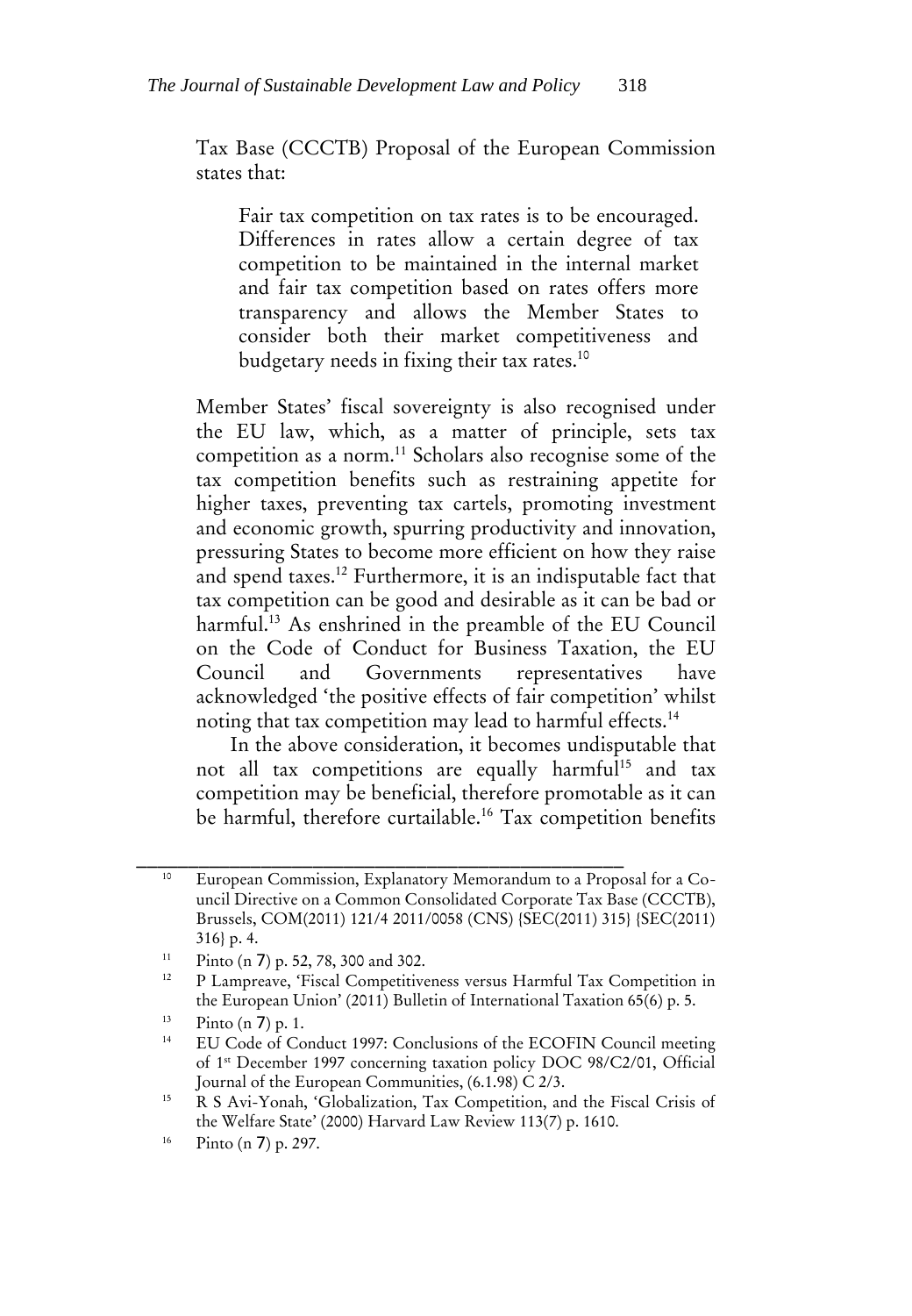are associated with the hard-core element underlying the philosophy behind tax competition which is about improving a country's economic and social situation through business attraction as a result of lowering the tax burden.<sup>17</sup> Thus considered, as long as sovereignly designed tax measures comply with internationally accepted standards, the system is good and acceptable.<sup>18</sup>

Beneficial tax competition is also further justified by the existence of different national tax systems, which are designed differently pursuant to the universally accepted principle of tax sovereignty. In this respect, while a country is enjoying its tax sovereignty, it is acceptable to set up tax measures purposed at attracting new and genuine investment.<sup>19</sup> It can as well do set up a tax system purposed at favouring the development of a given disadvantaged area.<sup>20</sup> Thus, two cases can justify the use of favourable tax measures, namely attraction of real business activities, i.e. not letterbox or paper companies and favouring a disadvantaged area, which may be a geographical area or a business activity area.

The situation of tax competition that aims at attracting real and genuine business activities poses a challenge when it poaches other countries' tax bases. Even if the country can initiate tax competition without an intention of poaching other countries' tax bases when it reaches this level, it changes from permissible tax practice to impermissible tax competition. At this level, the term 'poaching' becomes closely associated with harmful tax competition by the fact that countries' revenues, capital, and financial flows are not influenced by the domestic tax policies rather by the spillover effects of other countries' aggressive tax policies.<sup>21</sup>

Thus, tax competition becomes problematic when it crosses from being a mere tax competition to become a harmful tax competition. Therefore, the main baffling and pending issue remains the qualifying element to distinguish harmless tax competition from harmful tax competition. In

 $17$  Id., p. 1.

<sup>18</sup> OECD 1998 Report (n [6](#page-3-0)) p. 15.

<sup>19</sup> Pinto (n [7](#page-3-1)) p. 216.

<sup>20</sup> Ibid.

<sup>21</sup> OECD 1998 Report (n [6](#page-3-0)) p. 16.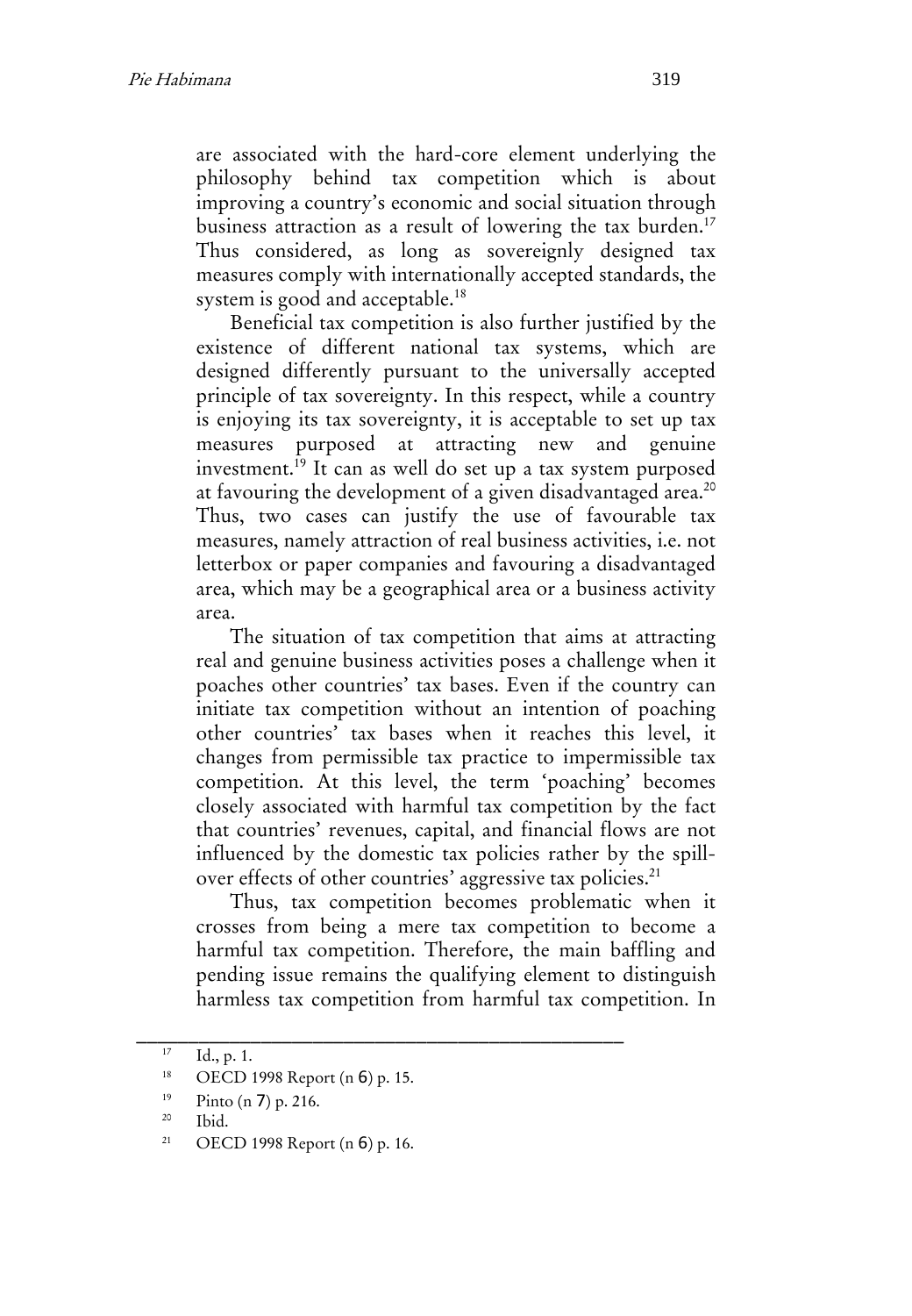other words, this leads to thinking of permissible tools that can be used for tax competition and impermissible tools that cannot be used. In other words, the question here is how to distinguish permissible tax competition from the impermissible tax competition?

It is unfortunate that so far there is no objective, distinct and clear answer to this as no single factor can be raised up as a qualifying element. In other words, the issue of the distinction between the two remains so far a puzzle and it appears very difficult to agree upon a borderline between permissible and impermissible tax competition<sup>22</sup> because of a lack of a consistent factor (s). Nonetheless, the distinction puzzle exists not only for the permissible and impermissible tools to tax competition, but also the puzzle exists on the issue of tax competition (un) fairness.

#### <span id="page-7-0"></span>**4.** FAIR VERSUS UNFAIR TAX **COMPETITION**

Closely connected to the previous section, fairness and unfairness of tax competition have been also brain-teaser. Distinguishing fair tax competition from unfair tax competition has been described as very contentious, $2<sup>3</sup>$ difficult,<sup>24</sup> and thorniest.<sup>25</sup> Furthermore, no practical criterion has been singled out to draw the borderline.<sup>26</sup> In this regard, one scholar highlights that:

It is very difficult to reach a consensus upon a borderline between fair and unfair competition. [...] From the legal point of view, it is even more

<sup>22</sup> A Nahayo, Harmonising Income Tax Laws within the East African Community Common Market: A Critical Assessment of its Viability (PhD Thesis, University of Dar es Salaam, 2014) p. 63, unpublished.

<sup>&</sup>lt;sup>23</sup> H J Ault, 'Reflections on the Role of the OECD in developing International Tax Norms' (2009) Brooklyn Journal of International Law 34(3) p. 765.

<sup>&</sup>lt;sup>24</sup> Lampreave (n [12](#page-5-0)) p. 3; L Cerioni, 'Harmful Tax Competition Revisited: Why not a Purely Legal Perspective under EC Law?' (2005) European Taxation, p. 267.

 $\frac{25}{26}$  Pinto (n [7](#page-3-1)) p. 8.

Id., p. 15.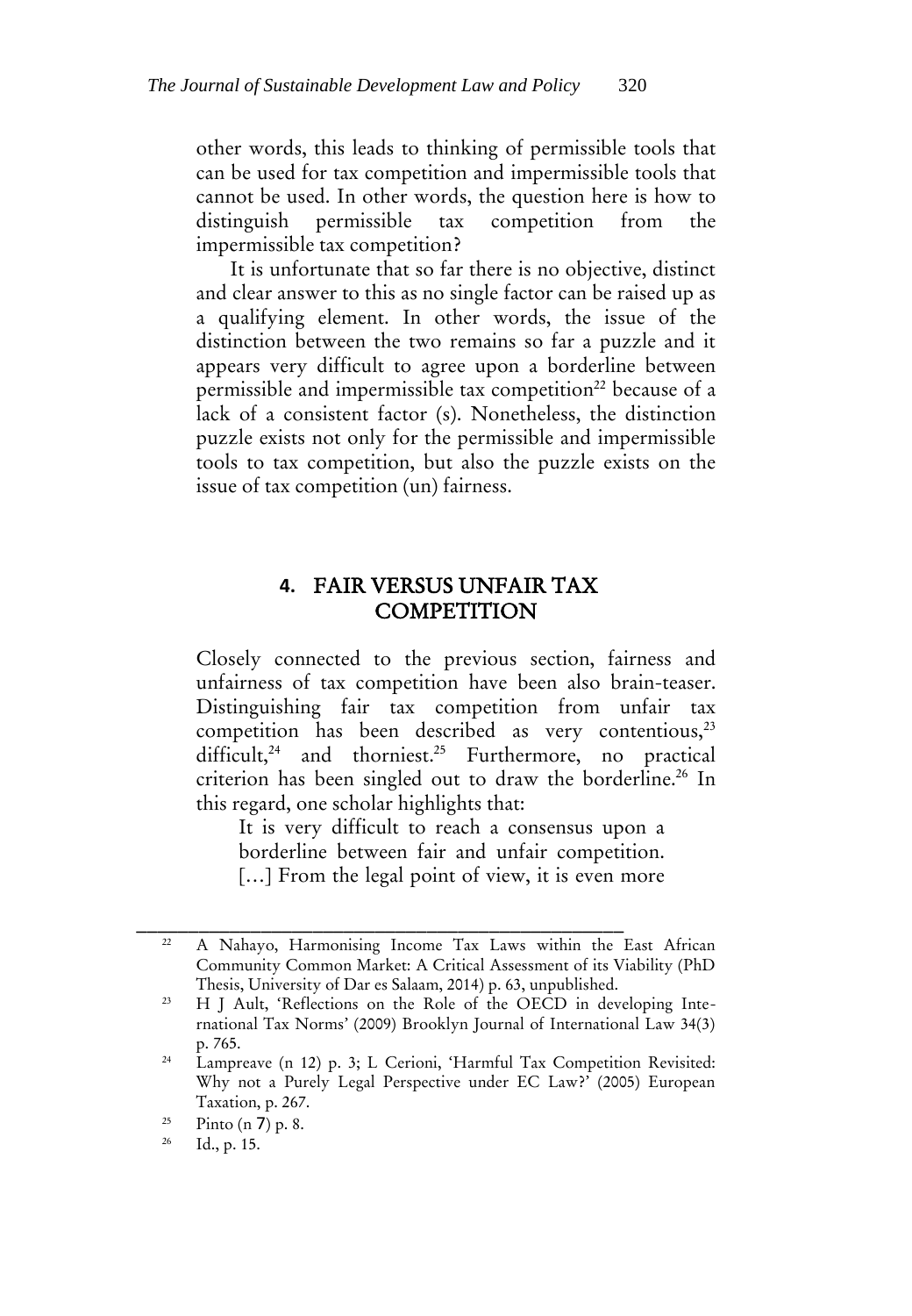problematic to find a starting point for this distinction'.<sup>27</sup>

Not only difficult but also lawyers tend to be silent on the subject of distinguishing criteria between fair tax competition and unfair tax competition.<sup>28</sup> An empirical investigation of the underlying reasons would be an interesting topic. Unfortunately, it is outside the scope of this article.

Elaborating further on the (un) fairness in the matter of tax competition, distinguishing fairly acceptable tax competition from unfairly acceptable tax competition is difficult because all countries engage in tax competition in one way or another, with some using more sophisticated and less transparent mechanisms than others.<sup>29</sup> The situation becomes also complicated by the fact that the concept of 'fairness' itself is complicated. That couples with the silence of tax competition key players to provide a determining factor, which fuels more the discussions in the legal scholarship.

#### 4.1. Complexities with fairness in general

On the fairness or unfairness of tax competition, it is worth mentioning that the concept of fairness itself in tax law raises controversies. Acknowledging the fact that taxation should be fair, it has been contended that what that fairness refers to is less evident.<sup>30</sup> Attempting to digest fairness in tax law, the starting point should be made to the distinction between tax fairness at the national level and tax fairness at the international level. Briefly, tax fairness at the national level entails the distribution of the tax burden among taxpayers. At the international level, tax fairness entails the distribution of the tax revenues and the taxing rights between states. The challenging point becomes then from which point fairness

<sup>&</sup>lt;sup>27</sup> W Schön, 'Tax Competition in Europe – The National Perspective' (2002) European Taxation 42(12) p. 492.

 $28$  Id., 490.

<sup>29</sup> A Christians, 'BEPS and the New International Tax Order' (2017) Brigham Young University Law Review 2016(6) p. 1630.

<sup>&</sup>lt;sup>30</sup> I J J Burgers & I J M Valderrama, 'Fairness: A Dire International Tax Standard with No Meaning?' (2017) Intertax 45(12) p. 767.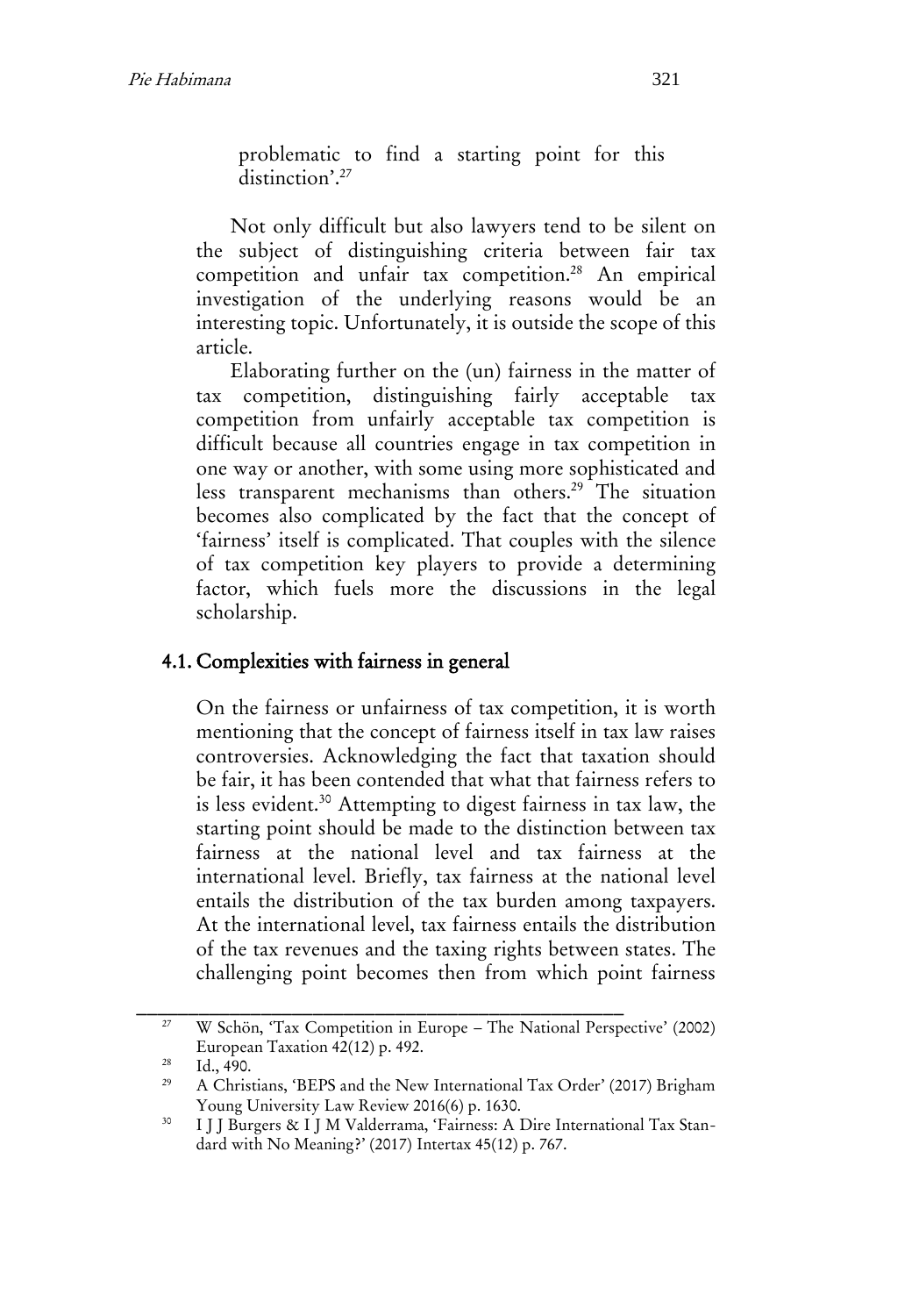can be established or not? Besides that, issues of tax fairness may be perceived differently depending on whether they are looked at from the perspective of the taxpayer or from the perspective of the tax administration. Referring to OECD/G20 Base Erosion and Profit Shifting (BEPS) Project, the idea underlying its output is that tax allocation becomes fair when it reflects economic reality and the place where the value is created. However, these may be too vague, too and the exercise would have been easy if the pioneer of tax competition regulation, i.e. the EU and the OECD, have laid down a clearly determining element.

#### 4.2. Absence of the EU and the OECD determination

Still, on tax competition fairness, it is worth mention that the EU and the OECD, the main game players in international tax competition, have not as well established definitions of fair tax competition or unfair tax competition. They only provided criteria for qualification. For instance, for The OECD, such criteria are the distortion of investment flows; the threat to the tax systems' integrity and fairness; discouragement of taxpayers' compliance; imbalance between public revenues and public spending; the shift of the tax burden; and increase of administrative and compliance cost.<sup>31</sup> As earlier elaborated on, the established criteria are also subject of discussions by a lack of direct and consistent measurement. Furthermore, not only these criteria are to a large extent subjective because they cannot be assessed objectively, they also fit to be considered as consequences more than qualifying criteria. From that absence, law scholars attempted to close the gap as detailed below.

#### 4.3. From the legal scholarship

<span id="page-9-0"></span>The difficulties in determining the distinctive line between fair and unfair tax competition led to a point of considering it as impossible.<sup>32</sup> However, in the absence of a clear distinction

<sup>31</sup> OECD 1998 Report (n [6](#page-3-0)) p. 16.

<sup>32</sup> H G Petersen (ed.), Tax Systems and Tax Harmonisation in the East African Community (Report for the GTZ and the General Secretariat of the EAC on Tax Harmonisation and Regional Integration, Potsdam, 2010) p. 25.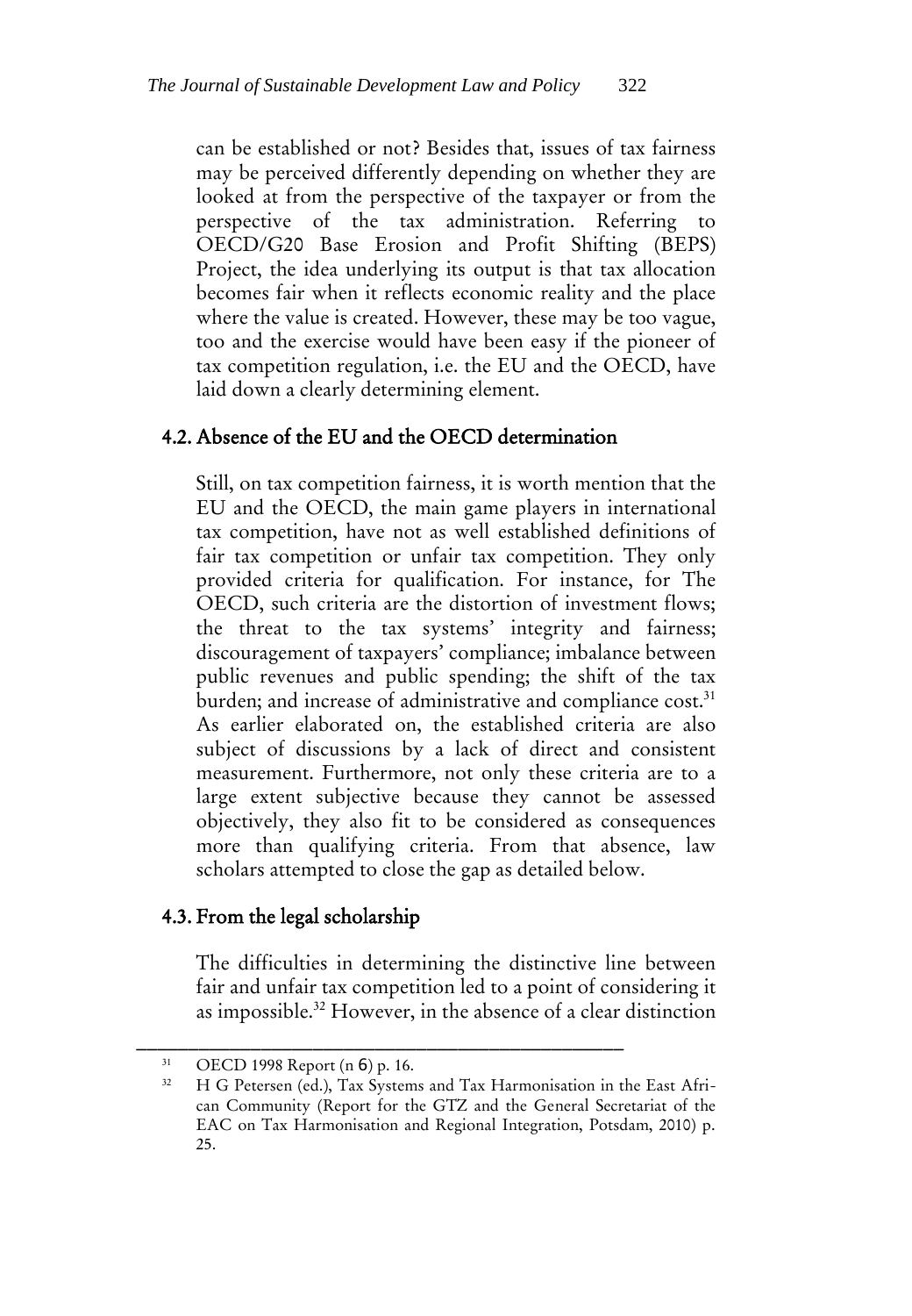line by pioneering institutions such as the OECD and/or the EU, law scholars have been trying to establish the distinctive line between fair and unfair tax competition. Trying to close the gap, one scholar refers to the European context and contends that tax competition becomes harmful and unfair if a State 'enacts special tax measures deviating from its general tax system, not pursuing desirable fiscal, economic or social objectives consistent with the European Community Treaty'.<sup>33</sup> Though commendable, this contribution adds another complication with the use of 'desirable objective', which not easily understandable at all. More than that, a general objective qualifying element, beyond the European Community Treaty, would be more desirable. According to another law scholar, fair tax competition occurs when a country decides to reduce the tax burden to both residents and non-residents, either by lowering tax rates or by granting tax credits.<sup>34</sup> Beyond that, there is also a polarity in the theories that govern the field of tax competition.

#### **5.** LEVIATHAN HYPOTHESIS VERSUS RACE TO THE BOTTOM **HYPOTHESES**

Another polarity of tax competition exists on its usefulness and consequences. Some scholars contend that some forms of tax competition may be good and beneficial while others may be bad and harmful.<sup>35</sup> It is in this regard that tax competition has got two sets of hypotheses: the race to the bottom hypothesis and the leviathan hypothesis.<sup>36</sup> This section describes those two hypotheses that underlie the study of tax competition.

 $33$  Pinto (n [7](#page-3-1)) p. 301.

 $\frac{34}{35}$  Lampreave ([n 12\)](#page-5-0) p. 6.

<sup>35</sup> D M Ring, 'What's at Stake in the Sovereignty Debate: International Tax and the Nation-State' (2008) Virginia Journal of International Law 49(1) p. 184; B Amira, Harmful Tax Competition: Past and Future (MA Dissertation, University of London, Institute of Advanced Legal Studies, School of Advanced Study, 2014) p. 7, available at https://sas-space.sas.ac.uk/59 09/, accessed on 19<sup>th</sup> January 2019.

<sup>36</sup> Ault (n [23\)](#page-7-0) p. 764; Petersen (n [32\)](#page-9-0) p. 22.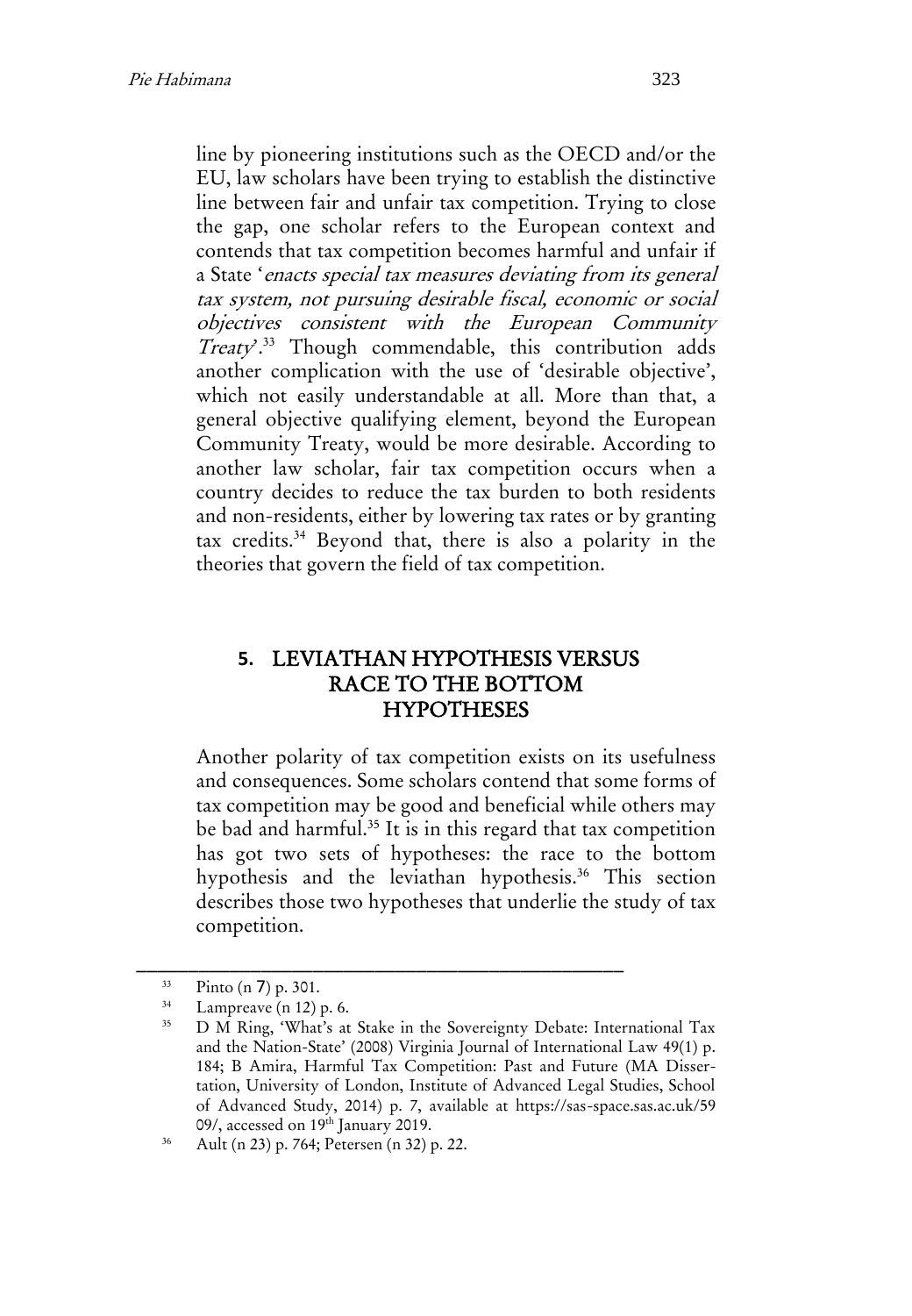#### 5.1. The race to the bottom theory

The race to the bottom hypothesis is associated with the loss of tax revenues because of lowering taxes, thus leading to a regressive national system<sup>37</sup> mainly characterised by dangerous fiscal degradation.<sup>38</sup> In this situation, the governments raise too little tax revenue to cover decent public services against the unjustified benefit of internationally mobile capital.<sup>39</sup> In this consideration, the race to the bottom hypothesis argues that tax competition between states is destructive as it leads to a permanent fiscal degradation.<sup>40</sup> In consequence, this ends up creating a situation of public poverty,<sup>41</sup> mainly characterised by States' inability to finance the public services.<sup>42</sup> In this context, tax competition endangers the social welfare state and contributes to human sufferings because of State's underprovision of public goods and public services.

#### 5.2. The leviathan theory

Opposite to the race to the bottom hypothesis, the leviathan hypothesis looks at tax competition as good and healthy. This hypothesis brings an idea that governments may tend to maximize their budgets, which may have detrimental effects on the economy. The tax competition, therefore, comes in to refrain States' appetites for higher taxes along with preventing tax cartels.<sup>43</sup> Equally, with tax competition, the States become subjected to pressure to become more efficient in raising and spending the taxes.<sup>44</sup> The tax competition's role

\_\_\_\_\_\_\_\_\_\_\_\_\_\_\_\_\_\_\_\_\_\_\_\_\_\_\_\_\_\_\_\_\_\_\_\_\_\_\_\_\_\_\_\_\_\_\_ <sup>37</sup> I O Ozai, 'Tax Competition and the Ethics of Burden Sharing' (2018) Fordham International Law Journal 42(1) p. 75.

 $rac{38}{39}$  Pinto (n [7](#page-3-1)) p. 9.<br>D I Wattal For

<sup>39</sup> P J Wattel, 'Forum: Interaction of State Aid, Free Movement, Policy Competition and Abuse Control in Direct Tax Matters', World Tax Journal, February 2013, at p. 135.

 $\frac{40}{41}$  Ibid.

Bos, W. "Harmful Tax Competition", Speech to the OECD, Dutch Finance Ministry, 29 June 2000, cited in R H J Lemmens, Tax Competition: How Harmful is Tax Competition Really (Master Thesis International Business Taxation, Tilburg University, Tilburg School of Economics and Management, 2014) p. 6.

<sup>&</sup>lt;sup>42</sup> Petersen ([n 32\)](#page-9-0) p. 22; Ault ([n 23\)](#page-7-0) p. 764.

 $\frac{43}{14}$  Lampreave ([n 12\)](#page-5-0) p. 4.

Ibid.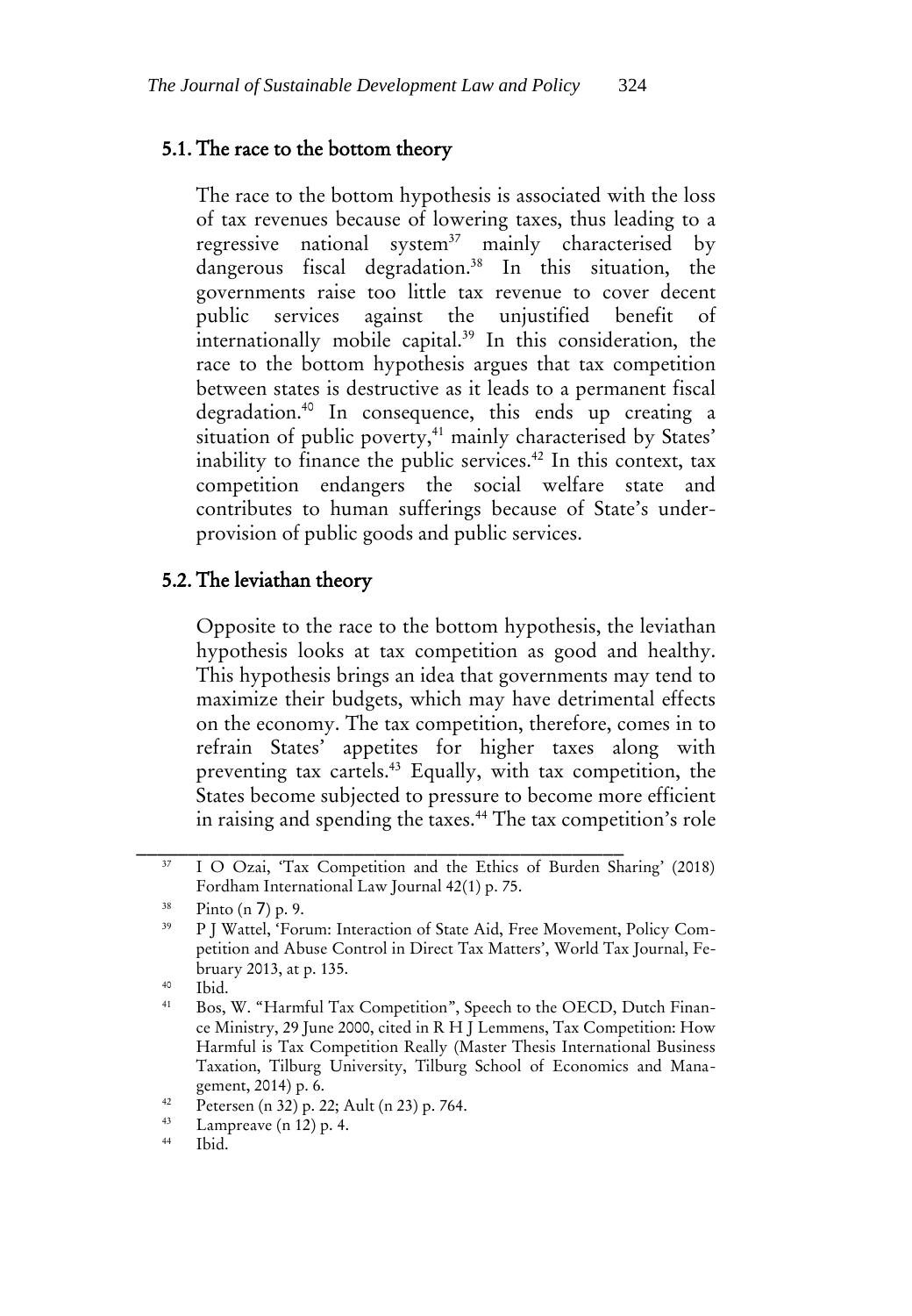is, therefore, to counter leviathan effects by forcing the governments' to rationalise the public services through balancing the tax burden imposed on taxpayers and governments' abilities to provide public services.<sup>45</sup> In the same sense, reducing government waste and disciplining politicians stand among the benefits of good tax competition.<sup>46</sup> In other words, the leviathan hypothesis looks at tax competition as an instrument to control the Leviathan by imposing budgetary restraints on excessive or wasteful spending.<sup>47</sup> In brief, the leviathan hypothesis looks at tax competition as a suitable instrument to counteract governments' abuses in terms of tax matters. Even though both hypotheses are correct, the principles of tax competition diverge with its practice as detailed below.

#### **6.** PRINCIPLES OF TAX COMPETITION VERSUS TAX COMPETITION PRACTICES

In principle, harmful tax practices are not permitted, but in practice they extensively exist. This polarity leads to thinking of the underlying cause of the differences between the principle, condemning tax competition, and the practices, through which the states behave as if tax competition is permitted. This state of indecision is more exacerbated by the fact that the same states that condemn tax competition are the same states to engage in tax competition. This finally ends up in a game of cheating where the states' official statements are not really their beliefs, therefore, not reflecting what they really do or wish to do. However, worth noting is that this is not a particularity of tax competition rather a general situation of international tax law. In his inaugural lecture at the University of Amsterdam, Professor Sjoerd Douma described that as an issue of miscommunication and distrust

 $^{45}$  Pinto (n [7](#page-3-1)) p. 8.

 $\frac{46}{47}$  Lampreave ([n 12\)](#page-5-0) p. 14.

<sup>47</sup> J Englisch and A Yevgenyeva, 'The Upgraded Strategy against Harmful Tax Practices under the BEPS Action Plan' (2013) British Law Review 5, p. 624.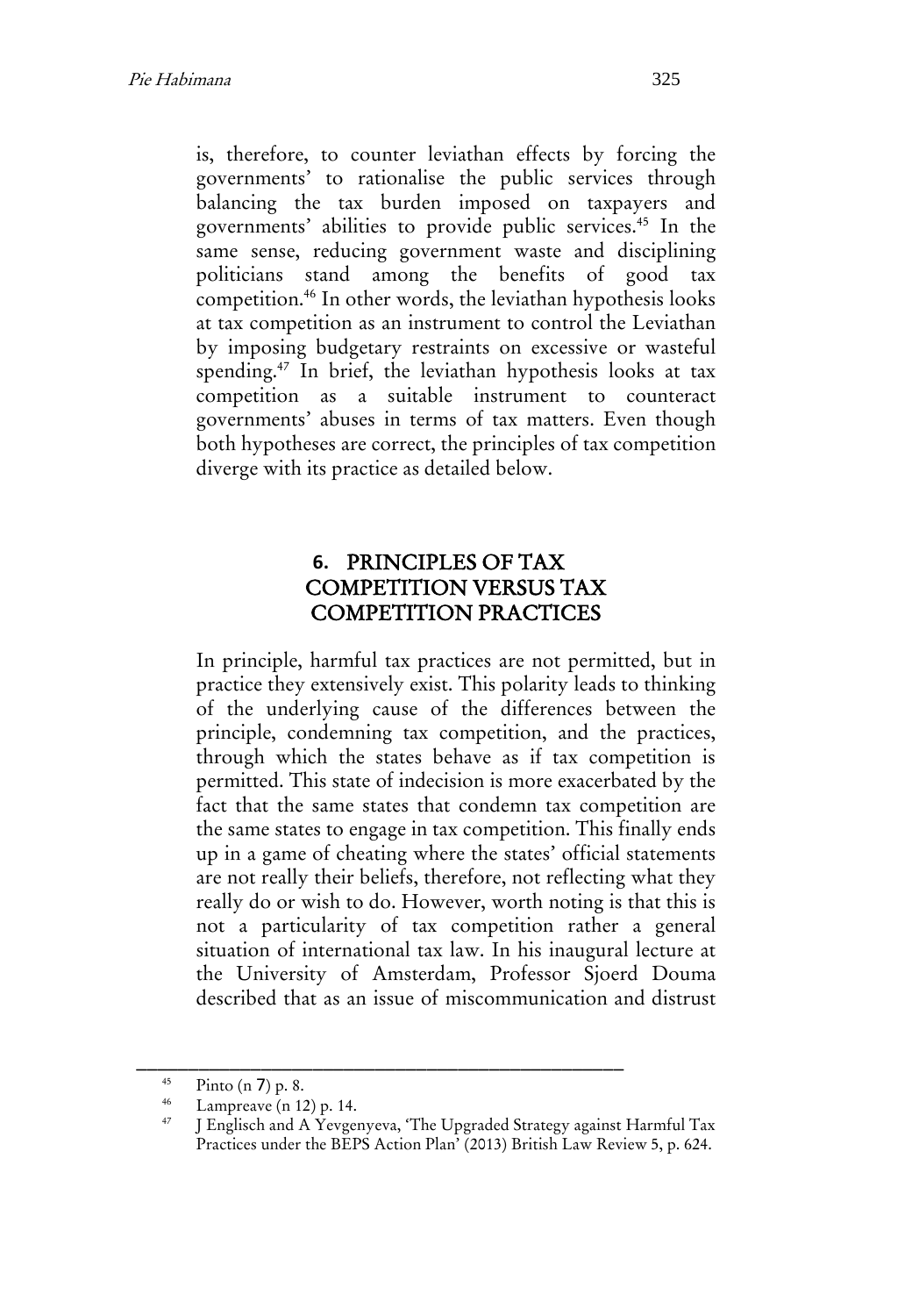in the international tax debate.<sup>48</sup> This is translated into hidden agendas with individuals wearing two hats and result in a substantial lack of trust between actors of taxation system, namely the governments, multinationals, tax advisors, academics, non-governmental organisations, and the general public.<sup>49</sup> In this consideration, the area of tax competition is a conclusive pretty good example of distrust where the players wear two hats at the same time.

#### 6.1 Harmless tax competition versus harmful tax competition

In completion of the previous sections, another polarity of tax competition turns around the discussions about the distinction between harmless tax competition and harmful tax competition. Such discussion is broadly fuelled by an absence of a clearly agreed-upon dividing line showing from when a tax competition ceases to be harmless to become harmful. Yet, such distinction is very important because of the consequences that thereto result. Indeed, harmless tax competition is healthy and should be supported while a harmful tax competition is unhealthy, which justifies the need to curtail it.

Establishing the dividing line is also very difficult for a variety of reasons. One, the OECD as a pioneer of international regulation of tax competition recommends not focusing just on one factor rather considering an overall balanced assessment of all factors.<sup>50</sup> On this aspect, what matters is not the number of factors that score positive or negative, rather the weight given to each factor. This way of assessment may open room for subjectivity because people can give different weights to one factor. Second, the EU,

\_\_\_\_\_\_\_\_\_\_\_\_\_\_\_\_\_\_\_\_\_\_\_\_\_\_\_\_\_\_\_\_\_\_\_\_\_\_\_\_\_\_\_\_\_\_\_ <sup>48</sup> University of Amsterdam, 'Inaugural lecture Sjoerd Douma: Miscommunication and Distrust in the International tax debate', http:// www.uva.nl/en/shared-content/faculteiten/en/faculteit-der-rechtsge-leerd heid/news/2018/06/inaugural-lecture-sjoerd-douma-miscommunicati-onand-distrust-in-the-international-tax-debate.html, accessed on 01/02/ 2019.

<sup>49</sup> Ibid.

<sup>50</sup> OECD 1998 Report (n [6](#page-3-0)) p. 25; O Pastukhov, 'Counteracting Harmful Tax Competition in the European Union' (2010) Southwestern Journal of Internal Law 16, p. 162.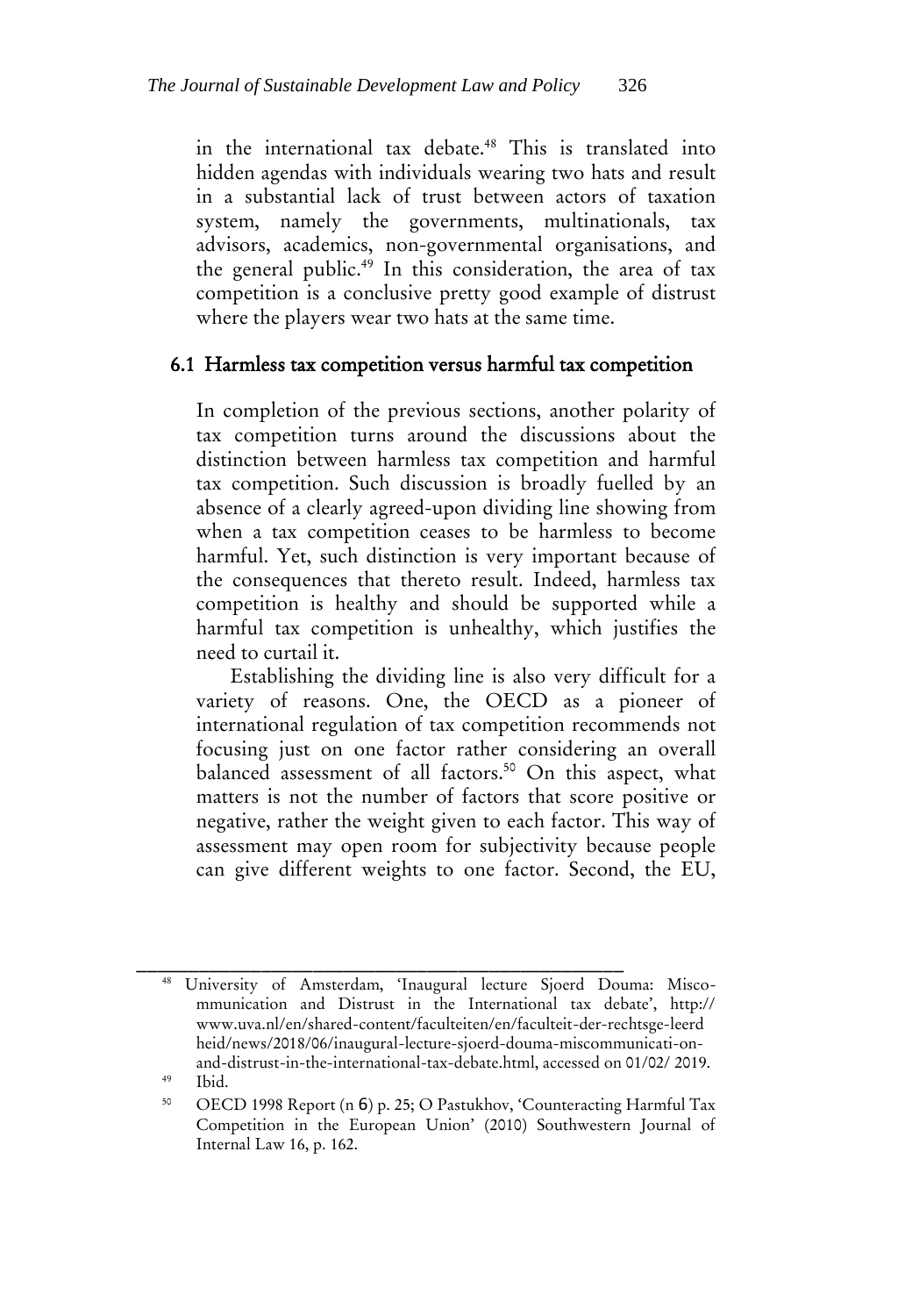another pioneer, considers the assessment, not as an exact science,<sup>51</sup> which again may open room for differentiations.

Indeed, evaluation of tax competition stands as an exercise which pivots between legal and political interactions. In consequence of these aspects of tax competition, the key institutions that pioneered the regulation of tax competition, namely the EU and the OECD, endeavoured to establish criteria to base on while determining whether a given practice is harmful or harmless tax competition.

According to the EU Code of Conduct adopted by the ECOFIN Council of the European Union on 01 December 1997, harmful tax competition is determined using five criteria. Such criteria are:

- (1) whether advantages are accorded only to non-residents or in respect of transactions carried out with non-residents; or (2) whether advantages are ring-fenced from the domestic market, so they do not affect the national tax base; or
- (3) whether advantages are granted even without any real economic activity or substantial economic presence; or
- (4) whether the rules for profit determination in respect of activities within a multinational group of companies departs from internationally accepted principles, notably the rules agreed upon within the OECD; or
- (5) whether the tax measures lack transparency, including where legal provisions are relaxed at the administrative level in a non-transparent way.<sup>52</sup>

<span id="page-14-0"></span>The above factors are summarized as lower taxation, ring-fencing, lack of substantial activity, lack of arm's length dealing, and lack of transparency.<sup>53</sup> Thus considered, a tax measure becomes harmful if it grants a significantly lower level of taxation and is ring-fenced, is not respecting arm's

<sup>51</sup> CEU, Agreed Guidance by the Code of Conduct Group (business taxation): 1998-2018, FISC 44 ECOFIN 75, 5814/4/18 REV 4, Brussels, 20/ 12/2018, p. 14.

<sup>52</sup> EU Code of Conduct (n [14\)](#page-5-1) C 2/3; M Seeruthun-Kowalczyk, Hard Law and Soft Law Interactions in EU Corporate Tax Regulation: Exploration and Lessons for the Future (Ph.D Thesis, Edinburgh University 2011) p. 172.

<sup>&</sup>lt;sup>53</sup> B J M Terra and P J Wattel, European Tax Law (5<sup>th</sup> edn, Kluwer 2008) p. 112.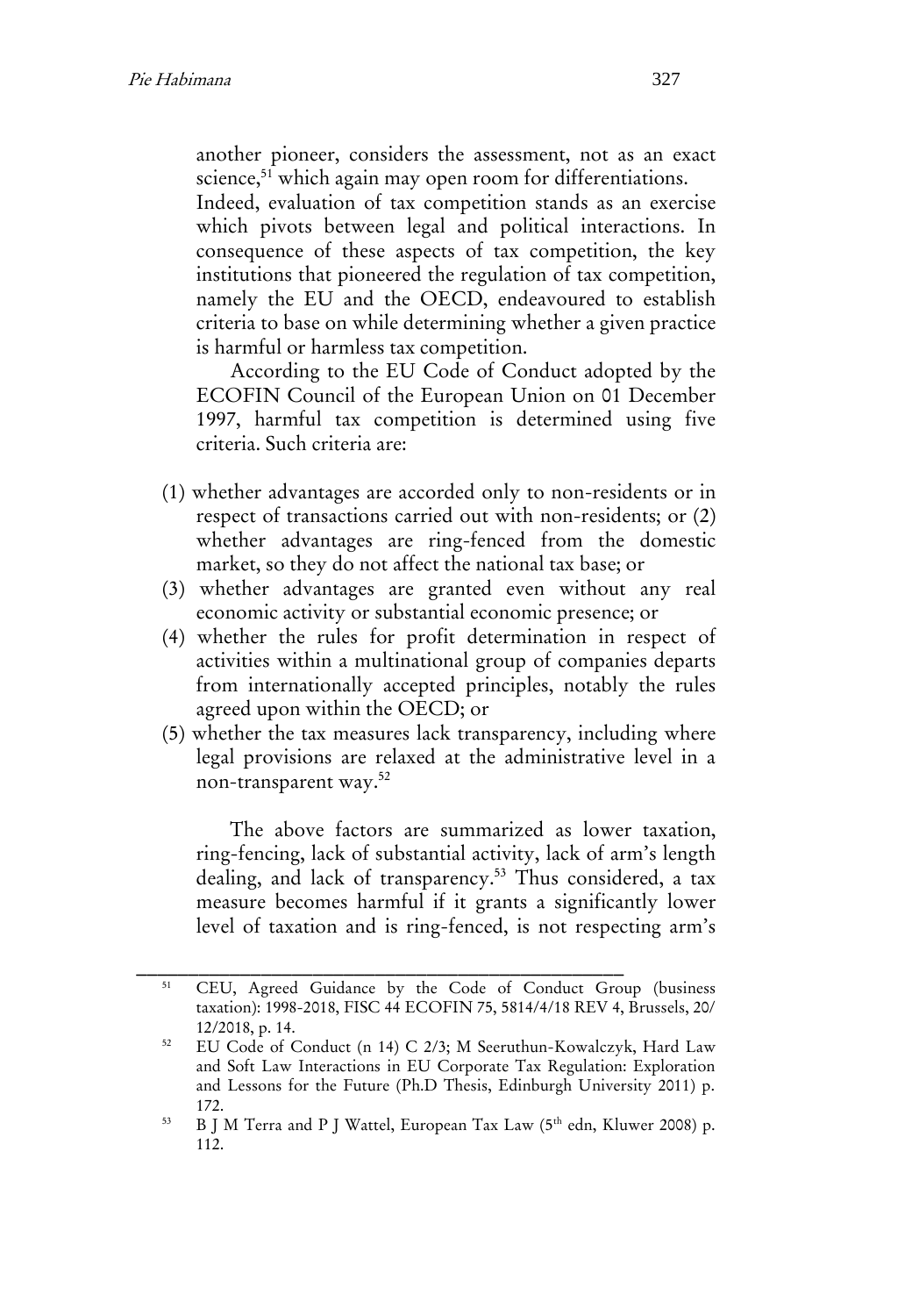length principles, lacks substantial activity, or lacks transparency.

Besides the EU Code of Conduct, the OECD laid down its criteria to evaluate harmful tax competition through its report of 1998. According to this Report, harmful tax practices occur in two cases: the case of tax havens and the case of harmful preferential tax regimes.<sup>54</sup> According to the same report, tax havens are characterized by:

- <span id="page-15-1"></span>(a) having no or only nominal taxes either in general or in special circumstances for non-residents,
- (b) having laws and/or administrative rules and/or practices that prevent the effective exchange of relevant information with other governments on taxpayers benefiting from the low or no tax jurisdictions,
- (c) lack of transparency, and
- (d) absence of any requirement for substantial activity.<sup>55</sup>

Besides tax havens, harmful preferential tax regimes are characterized by two categories of factors. The first category is composed of four factors which OECD refers to as 'key factors', namely:

- (a) low or zero effective tax rate on specified kinds of income such as movable sources of income
- (b) ring-fencing from the domestic economy,

- (c) lack of transparency, and
- <span id="page-15-0"></span>(d) no effective exchange of information with other governments.<sup>56</sup>

<sup>54</sup> OECD 1998 Report (n [6](#page-3-0)) p. 7; OECD, Harmful Tax Practices – 2018 Progress Report on Preferential Regimes: Inclusive Framework on BEPS Action 5 (Paris: OECD Publishing, 2019) p. 41; M Littlewood, 'Tax Competition: Harmful to Whom?' (2004) Michigan Journal of International Law 26(1) p. 413 and 419; S Jogarajan and M Stewart, 'Harmful Tax Competition: Defeat or Victory?' (2007) Australian Tax Forum 22, p. 8; Gribnau (n [1](#page-1-0)) p. 20.

<sup>55</sup> OECD 1998 Report (n [6](#page-3-0)) p. 22.

Id., pp. 26-30; Joint Committee on Taxation, Background, Summary and Implications of the OECD/G20 Base Erosion and Profit Shifting Project (JCX-139-15, Nov. 2015) p. 18.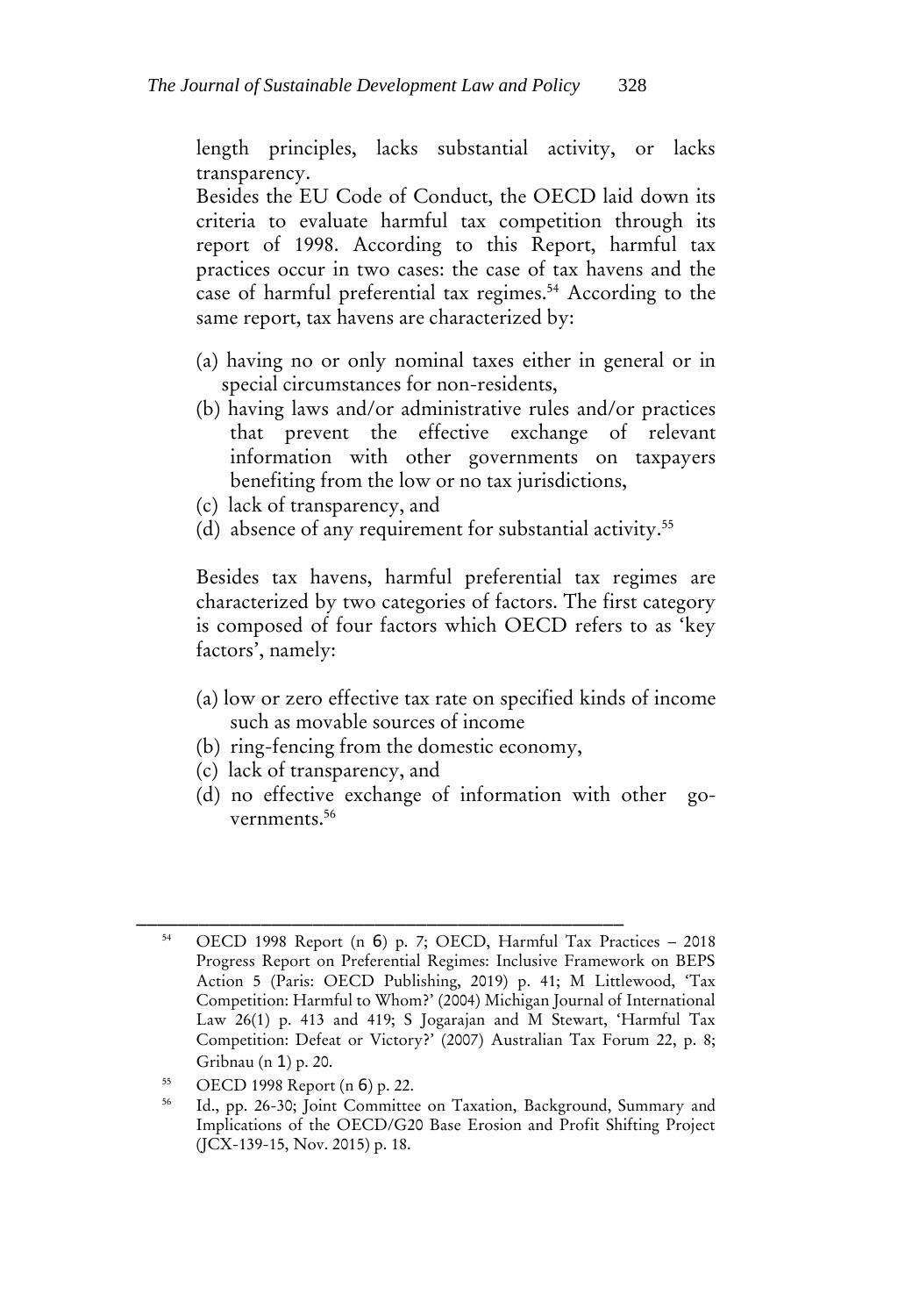The second category is made of eight factors and are referred to as other factors. These factors play a support role to the key factors.<sup>57</sup> They are:

- (a) an artificial definition of the tax base
- (b) failure to adhere to international transfer pricing principles
- (c) exemption of foreign source income from residencecountry taxation
- (d) negotiable tax rates or tax bases
- (e) existence of secrecy provisions
- (f) access to a wide network of tax treaties
- (g) promotion of the regime as a tax minimization vehicle, and
- (h) encouragement by the regime of purely tax-driven operations or arrangements.<sup>58</sup>

Without undermining the efforts of the EU and the OECD that laid down the criteria and factors determining harmful tax competition, the established criteria are also problematic in several respects. One, it is very difficult to determine the exact definition and the exact scope of application of some criteria.

This is, for instance, the criterion of the substantial activity requirement of the EU Code of Conduct. This criterion is subdivided into two: the substantial economic activity and the substantial economic presence. In many occasions, this criterion has been regarded as very difficult to evaluate.<sup>59</sup> Furthermore, some criteria change the weight from time to time. Still, the substantial activity requirement is

<span id="page-16-0"></span>K van Raad, Materials on International & EU Tax Law (13<sup>th</sup> edn, International Tax Center 2013) p. 1320.

<sup>58</sup> OECD 1998 Report (n [6](#page-3-0)) pp. 30-34; Joint committee on taxation (n [56\)](#page-15-0) p. 18; K van Raad, Id., p. 1320-1322; Littlewood (n [54\)](#page-15-1) pp. 423-24; H M Liebman, W Heyvaert and V Oyen, 'Countering Harmful Tax Practices: BEPS Action 5 and EU Initiatives – Past Progress, Current Status and Prospects' (2016) European Taxation, pp. 102-03.

<sup>59</sup> Pinto (n [7](#page-3-1)) p. 226; OECD, The OECD's Project on Harmful Tax Practices: The 2001 Progress Report (Paris, OECD Publications, 2001) p. 10; M F Ambrosanio and M S Caroppo, 'Eliminating Harmful Tax Practices in Tax Havens: Defensive Measures by Major EU Countries and Tax Haven Reforms' (2005) Canadian Tax Journal /Revue Fiscale Canadienne 53(3) p. 690; Seeruthun-Kowalczyk (n [52\)](#page-14-0) p. 202.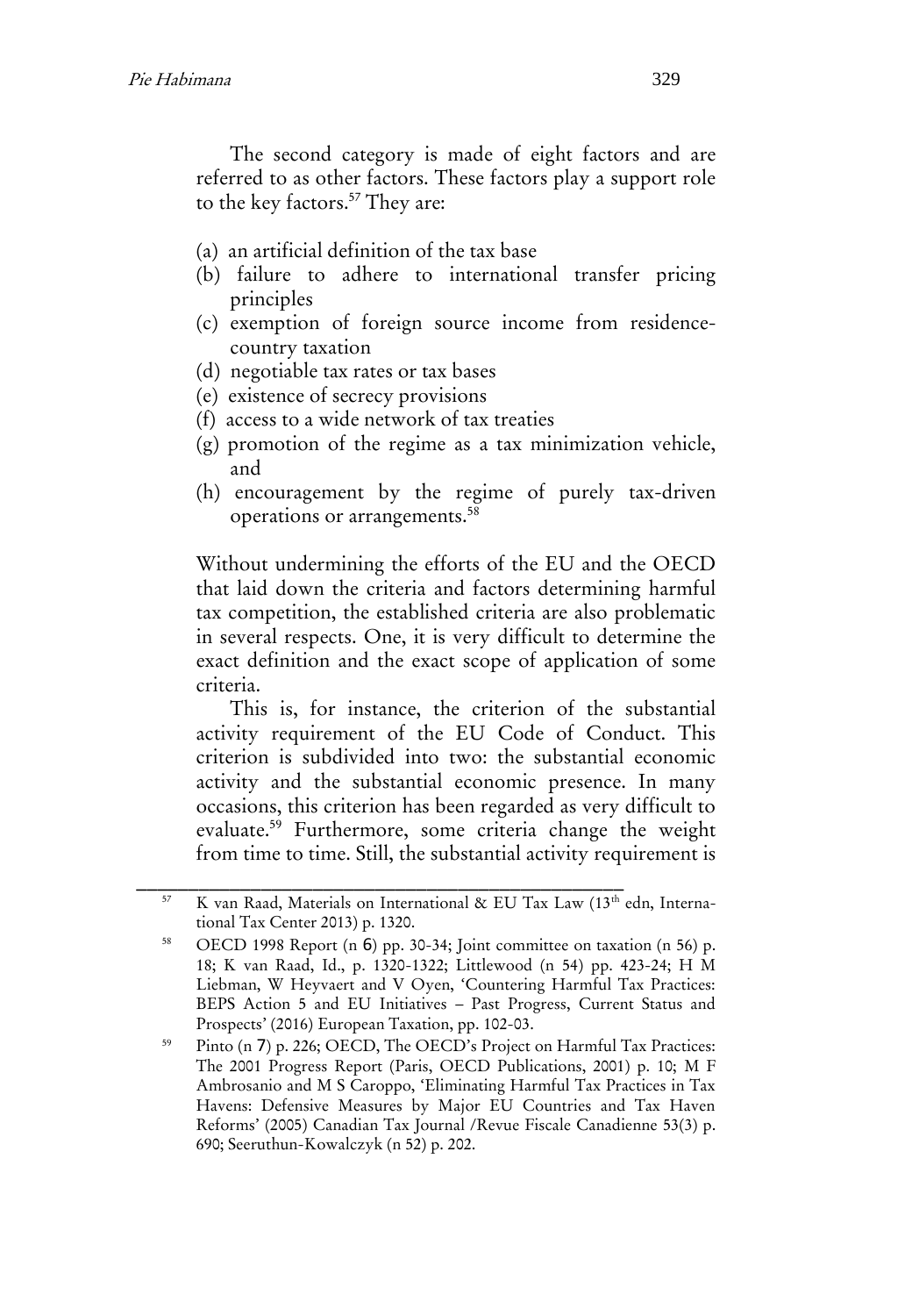a good example. This criterion was initially set among the criteria to evaluate tax havens.<sup>60</sup> However, this criterion was dropped in 2001 because there were difficulties in determining exactly what substantial means.<sup>61</sup> Its use resumed latter in 2015 fueled by the BEPS project.<sup>62</sup> Exchange of information and transparency also increased their importance from time to time.<sup>63</sup> Fair taxation and anti-BEPS implementation were also accepted in 2016 by the Council of the EU as part of the criteria to establish the lists of non-cooperative jurisdictions,<sup>64</sup> i.e. jurisdictions with harmful tax practices. All these elements add more to the complication to distinguish harmless tax competition from harmful tax competition. Yet, such distinction is really needed and is very important in the practice of tax competition.

#### **7.** CONCLUSION

Tax competition is a topic that is discussed in the forum of lawyers. Such discussions especially increased in the 1990s when the EU adopted a Code of Conduct on business taxation in 1997 that was followed by the OECD report of harmful tax competition in 1998. The discussions turn around a variety of topics and some of them are still unresolved. One of the discussed elements turns around the polarities that characterize tax competition.

This article provided a summarized discussion of six polarities that form some of the key aspects of tax competition. Such are the paucity of definitions versus elaboration of the components of tax competition; permissible practices versus impermissible practices; fair versus unfair tax competition; the leviathan hypothesis of

<sup>60</sup> OECD 1998 Report (n [6](#page-3-0)) p. 22.

<sup>61</sup> Pinto (n [7](#page-3-1)) p. 226; OECD 2001 progress report (n [59\)](#page-16-0) p. 10; Ambrosanio and Caroppo ([n 59\)](#page-16-0) p. 690; Seeruthun-Kowalczyk ([n 52\)](#page-14-0) p. 202.

<sup>62</sup> OECD 2015 Progress Report (n [1](#page-1-0)); OECD 2018 Progress Report (n [54\)](#page-15-1) p. 38.

<sup>63</sup> P Baker (2004), 'The World-Wide Response to the Harmful Tax Competition Campaigns', GITC Review, 3(2), p. 5.

<sup>&</sup>lt;sup>64</sup> CEU, Outcome of proceedings on criteria and process leading to the establishment of the EU list of non-cooperative jurisdictions for tax purposes, 14166/16, FISC 187 ECOFIN 1014, Brussels, 8/11/2016, pp. 4-7.